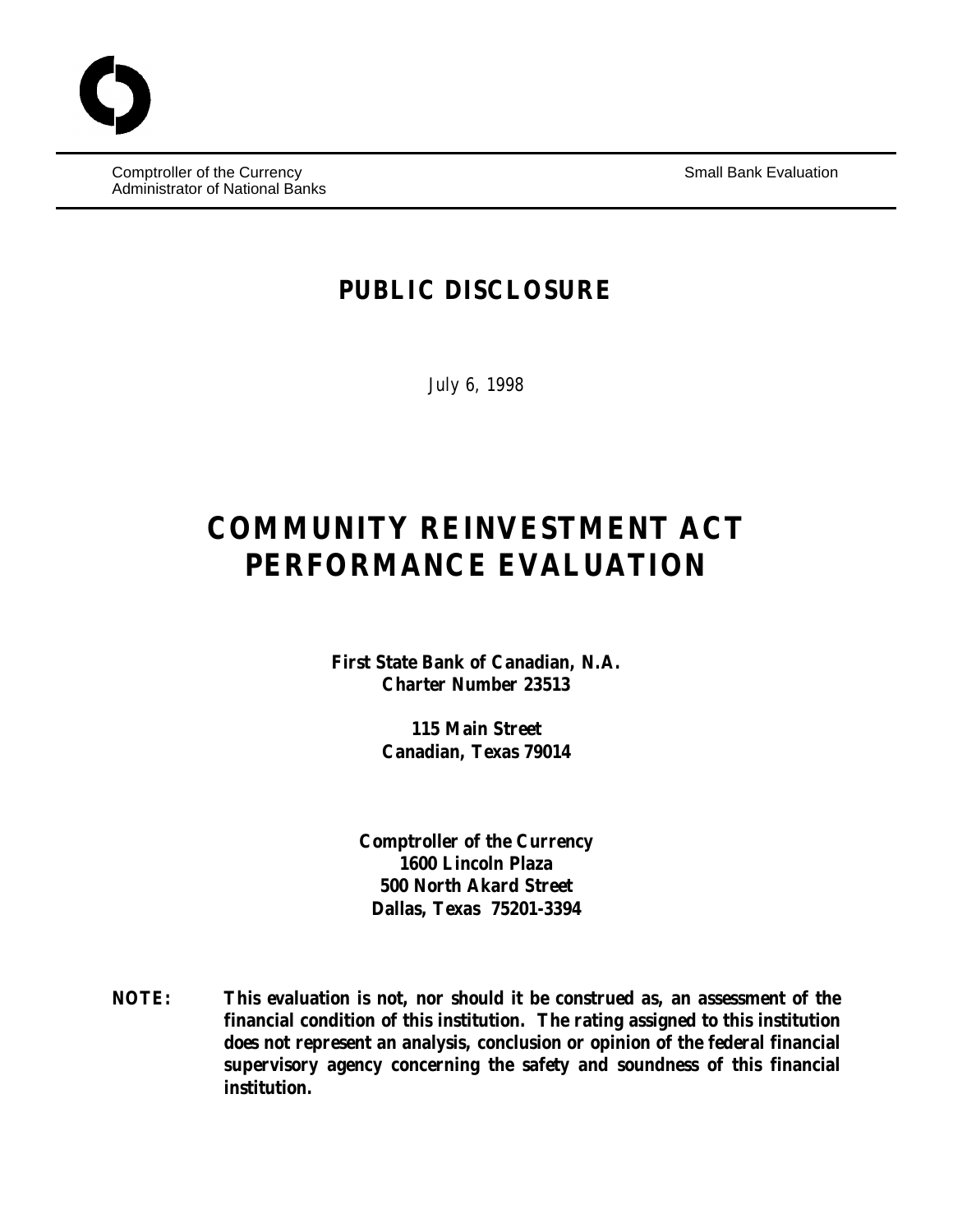# **GENERAL INFORMATION**

*The Community Reinvestment Act (CRA) requires each federal financial supervisory agency to use its authority when examining financial institutions subject to its supervision, to assess the institution's record of meeting the credit needs of its entire community, including low- and moderate-income neighborhoods, consistent with safe and sound operation of the institution. Upon conclusion of such examination, the agency must prepare a written evaluation of the institution's record of meeting the credit needs of its community.* 

*This document is an evaluation of the Community Reinvestment Act (CRA) performance of First State Bank of Canadian, N. A. prepared by the Office of the Comptroller of the Currency, the institution's supervisory agency, as of July 6, 1998. The agency rates the CRA performance of an institution consistent with the provisions set forth in Appendix A to 12 CFR Part 25.*

# **INSTITUTION'S CRA RATING:** This institution is rated Satisfactory.

The lending practices of First State Bank of Canadian, N.A. (FSB) reflect a satisfactory responsiveness to the community's credit needs, as evidenced by the following:

- the bank's average loan to deposit ratio is the second highest in the area, at 58%;
- < a majority of the bank's consumer and small business loans originated within the bank's assessment area;
- < the bank's lending practices do not exclude low or moderate income individuals; and
- no consumer complaints were noted concerning the bank's lending practices.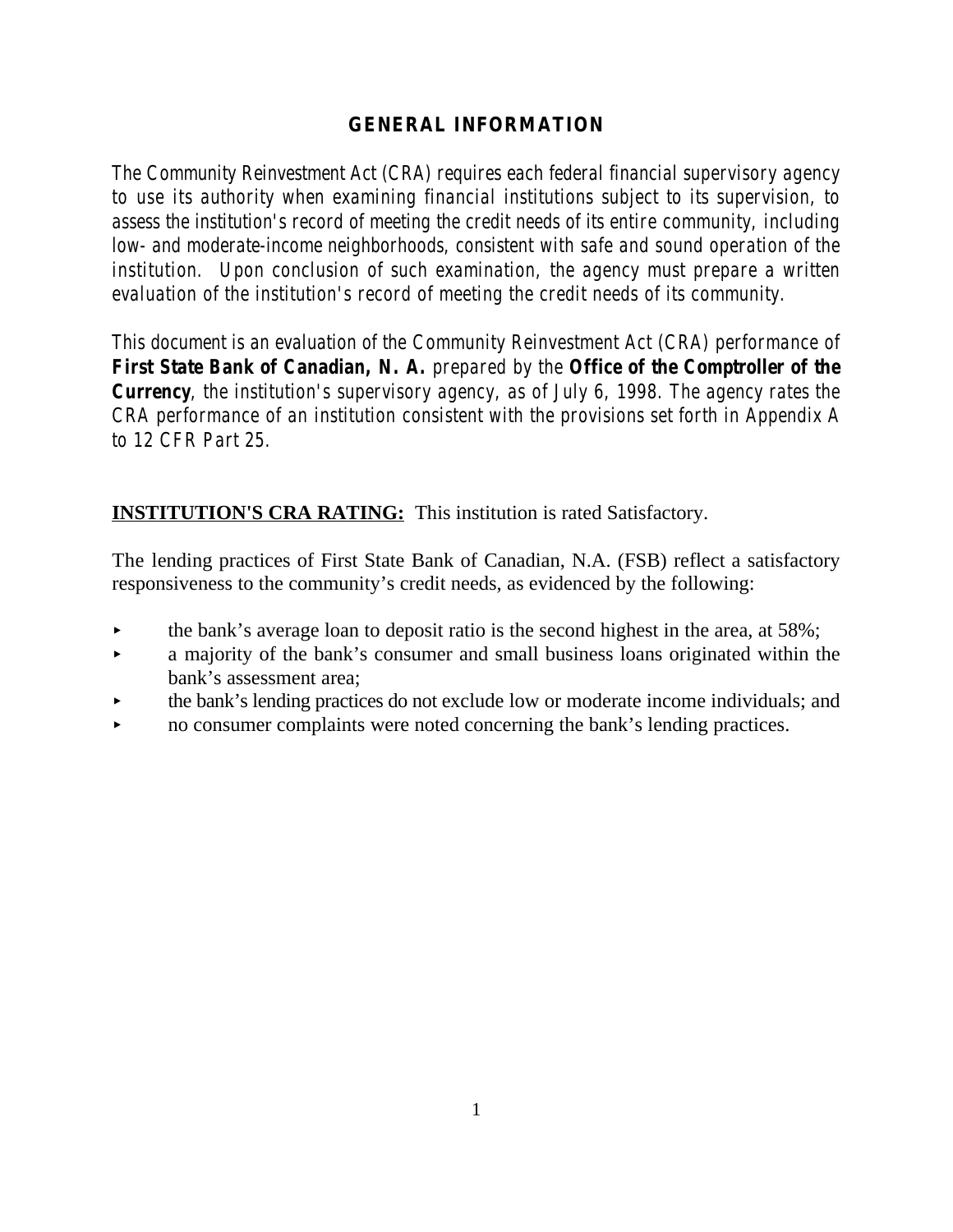*The following table indicates the performance level of First State Bank of Canadian, N.A. with respect to each of the five performance criteria.*

| <b>SMALL</b><br><b>INSTITUTION</b><br><b>ASSESSMENT</b><br><b>CRITERIA</b>                                         | First State Bank of Canadian, N.A.<br>PERFORMANCE LEVELS                               |                                                                                      |                                                                                          |
|--------------------------------------------------------------------------------------------------------------------|----------------------------------------------------------------------------------------|--------------------------------------------------------------------------------------|------------------------------------------------------------------------------------------|
|                                                                                                                    | <b>Exceeds</b><br><b>Standards</b><br>for<br><b>Satisfactory</b><br><b>Performance</b> | <b>Meets</b><br><b>Standards</b><br>for<br><b>Satisfactory</b><br><b>Performance</b> | Does not<br>meet<br><b>Standards</b><br>for<br><b>Satisfactory</b><br><b>Performance</b> |
| Loan to Deposit<br>Ratio                                                                                           |                                                                                        | X                                                                                    |                                                                                          |
| Lending in<br><b>Assessment Area</b>                                                                               |                                                                                        | X                                                                                    |                                                                                          |
| Lending to<br>Borrowers of<br><b>Different</b><br>Incomes and to<br><b>Businesses</b> of<br><b>Different Sizes</b> |                                                                                        | X                                                                                    |                                                                                          |
| Geographic<br>Distribution of<br>Loans                                                                             | Distribution not performed as it would not be<br>meaningful                            |                                                                                      |                                                                                          |
| Response to<br>Complaints                                                                                          | No complaints were received since the prior<br>examination                             |                                                                                      |                                                                                          |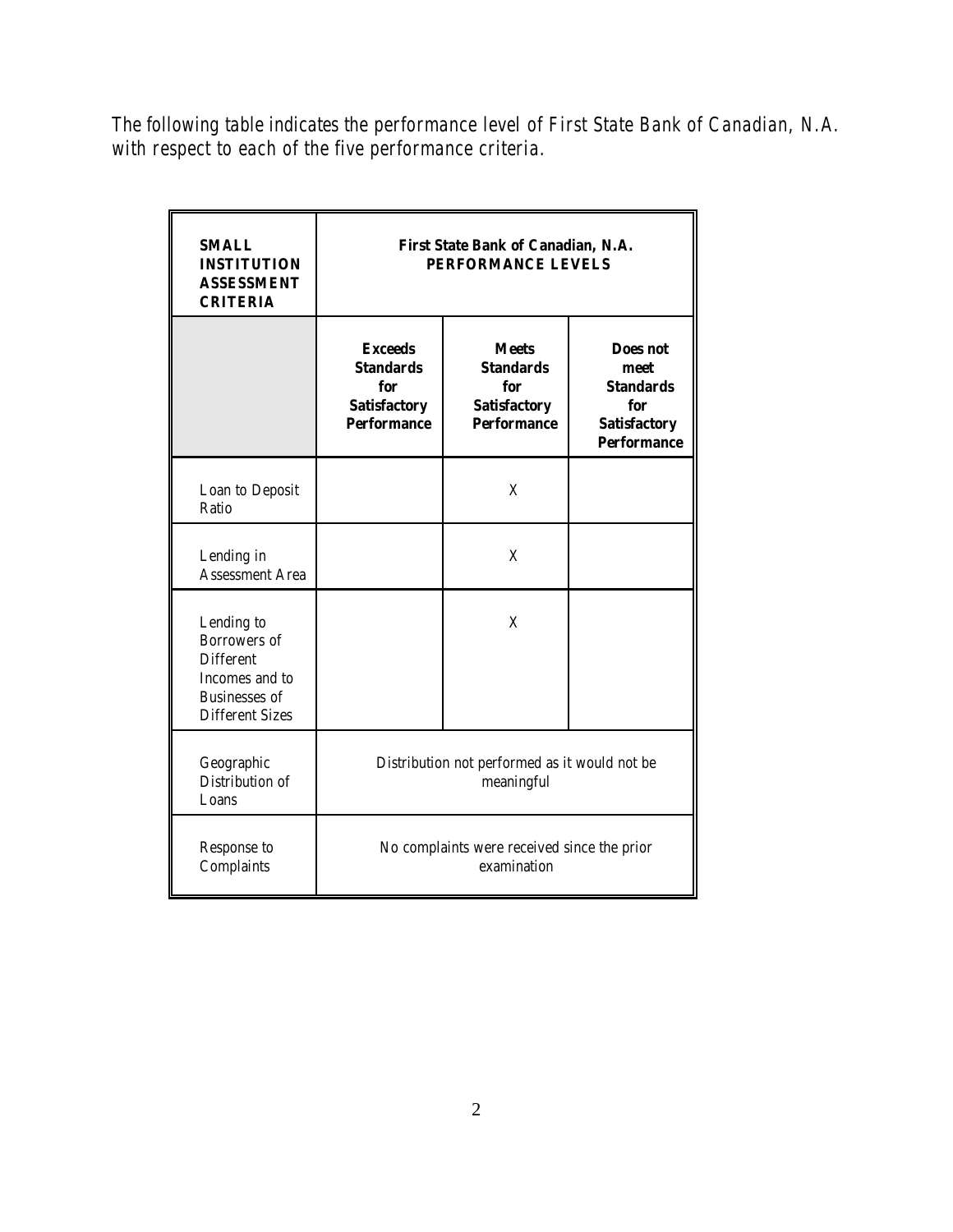#### **DESCRIPTION OF INSTITUTION**

FSB is located in the city of Canadian, Hemphill County, Texas. The bank was chartered in December, 1997, and is wholly owned by Olney Bancshares of Texas, Inc. Before that time, the bank operated as a branch of Boatman's - First National Bank of Amarillo, and subsequently NationsBank, on the current premises.

There are no impediments to FSB's ability to meet the various credit needs of its community. As of June 30, 1998, assets totaled \$30,417,558. Primary lending products are agriculture, farmland, one to four family home improvement loans, oil and gas-related loans, and consumer automobile loans. Other loan and deposit products are typical of banks located in rural communities. There are no branches. FSB owns and operates the only ATM in the city.

## **DESCRIPTION OF HEMPHILL COUNTY**

The Board has designated Hemphill County, Texas, as the bank's assessment area. This designation meets the requirements of the regulation and does not arbitrarily exclude low or moderate income geographies. The assessment area includes two upper income block numbering areas (BNAs). There are no low or moderate income BNAs in the county. The average non-MSA median family income is \$24,586. Low income households comprise 15% of all households in the county, while another 11% are moderate income households. Middle income households comprise 17% and upper income households total 57% of the county population.

Hemphill County is located in the Northeast portion of the Texas Panhandle, near the Oklahoma border. The population of the county is 3,720. Agriculture and energy are the primary economic forces in the area. Major employers include the CSC Corporation, the local school district, Crescendo Oil, and King Well Servicing, Inc.

#### **CONCLUSIONS WITH RESPECT TO PERFORMANCE CRITERIA**

FSB's lending performance is satisfactory. The bank makes agriculture, mortgage, home improvement, home equity, consumer, and small business loans on a regular basis. The loans penetrate all parts of the assessment area. Loans to individuals and businesses span varying income levels. Our fair lending review revealed no evidence of discriminatory practices. No violations of the substantive provisions of antidiscrimination laws were noted.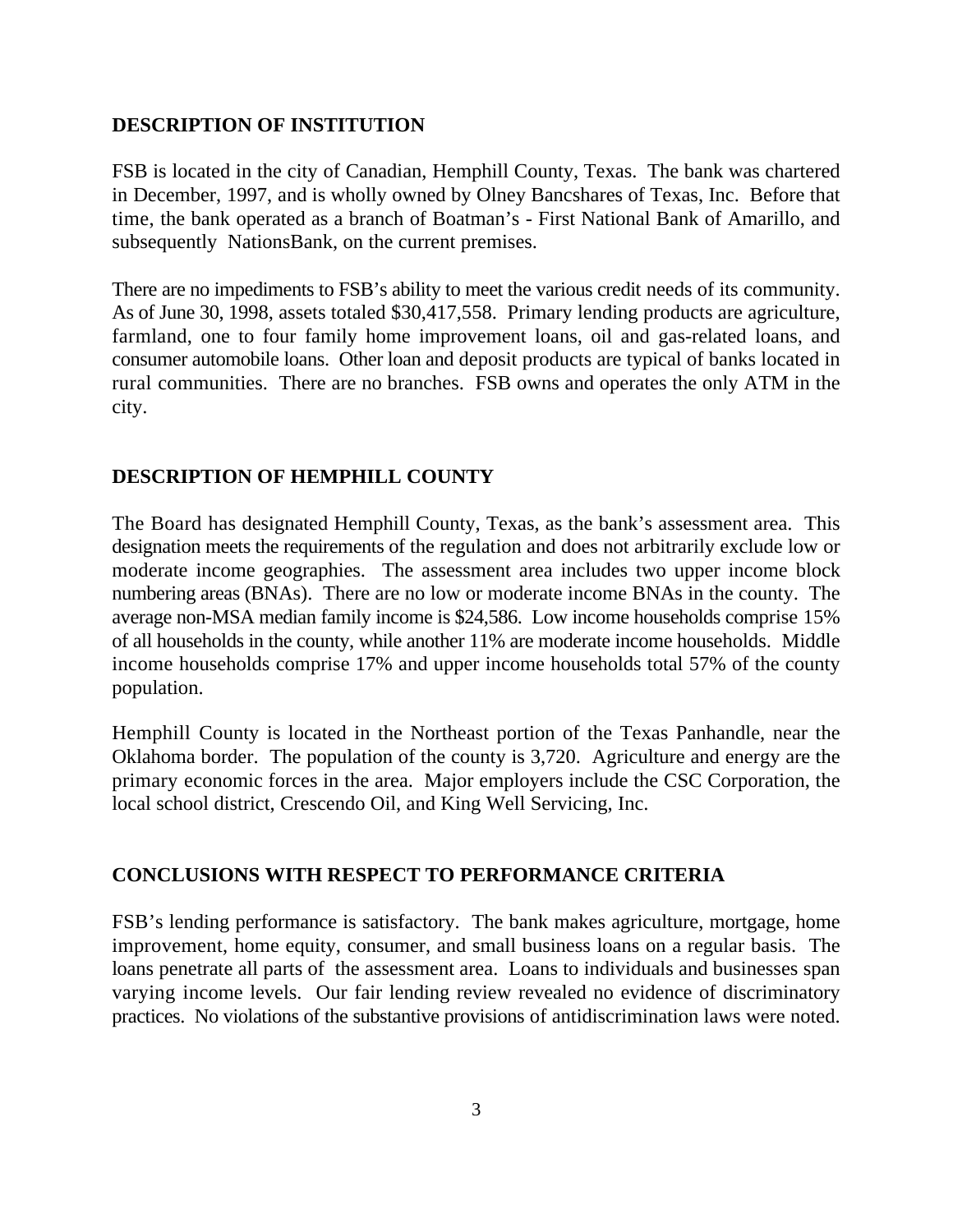We conducted three community contacts during this examination. Each person interviewed indicated that FSB personnel are active in the community and do a good job of meeting identified community needs. They also expressed excitement about the new bank ownership and its positive impact on the community.

# **Loan to Deposit Ratio**

The bank's loan to deposit ratio compares favorably to similar institutions in Hemphill and contiguous counties. FSB's average quarterly ratio through March 31, 1998, was second highest, at 58.30%. The average ratio for the nine other institutions in the county ranged from a low of 21.85% to a high of 72.74% over the same time frame. Because of the cyclical nature of agricultural lending, FSB's ratio increased to 78% as of June 30, 1998. Information about competitor's ratios as of June 30, 1998, was not readily available during this examination.

#### **Assessment Area Concentration**

A majority of FSB's loans are made within its assessment area. All loans made since January 1, 1998, were reviewed. We found that 596 of 818 loans, or 73%, were within the bank's assessment area. This represents 67% of the dollar volume of loans outstanding on July 14, 1998.

#### **Lending to Borrowers of Different Incomes and Businesses of Different Sizes**

FSB's loan distribution reflects a satisfactory penetration among borrowers of different income levels. Of 54 loans sampled, eleven (11), or 20%, were to low income individuals, while eight (8), or 15%, were to moderate income borrowers. The combined total of 35% compares favorably to county demographics, which show that 25% of the households in the county are low or moderate income households. Loans to upper income individuals comprise 37% of the sample.

An additional indicator that the bank lends to borrowers of differing income levels is the volume of small dollar loans, which are presumed to be to low or moderate income individuals. Eighty-nine (89) of 818 loans, or 11%, originated for less than \$1,000.

FSB also has a satisfactory practice of lending to small businesses and farms. Our credit quality sample included 18 loan relationships which were primarily for small business and small farm purposes. Five (5) of these loans, or 28%, were small business loans (businesses with annual revenues of less than \$1,000,000). Another seven (7), or 39%, were small farm loans (agricultural ventures with income less then \$500,000).